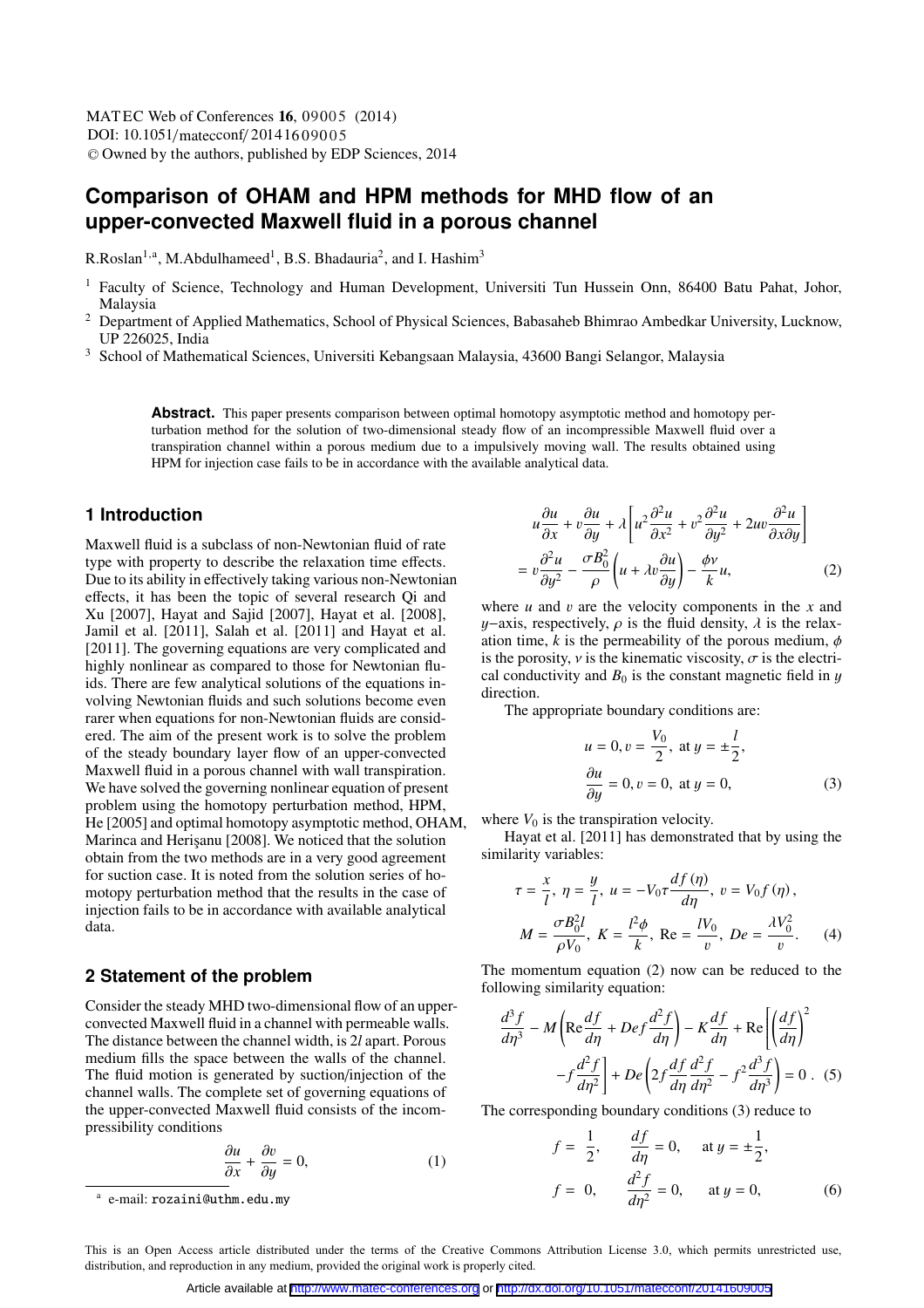where  $M$  is the Hartman number,  $K$  is the permeability of the porous medium, *Re* is the Reynolds number and *De* is the Deborah number. Must be noted that for *Re* > <sup>0</sup> corresponds to suction case, *Re* < 0 for injection and *De* <sup>=</sup> 0 for Newtonian fluid.

# **3 Solution using the OHAM**

According to OHAM by Marinca and Herişanu [2008] the differential equation (5) satisfied by the velocity  $f(\eta)$  is decomposed into a linear part *L* (*f*) and a non-linear part *N*(*f*) and is written in the form:

$$
L(f) + g(\eta) + N(f) = 0, \qquad B\left(f, \frac{df}{d\eta}, \frac{d^2f}{d\eta^2}\right), \tag{7}
$$

where

$$
L(f) = \frac{d^3 f}{d\eta^3},\tag{8}
$$

$$
N(f) = -M\left(Re\frac{df}{d\eta} + De f \frac{d^2f}{d\eta}\right) - K\frac{df}{d\eta}
$$

$$
+ Re\left[\left(\frac{df}{d\eta}\right)^2 - f \frac{d^2f}{d\eta^2}\right] + De\left(2f\frac{df}{d\eta}\frac{d^2f}{d\eta^2} - f^2\frac{d^3f}{d\eta^3}\right). (9)
$$

We now construct a homotopy  $\psi(\eta, p) : \mathbb{R} \times [0, 1] \to \mathbb{R}$ which satisfies the family of equations:

$$
(1-p) [L(\psi(\eta, p)) + g(\eta)]
$$
  
=  $H(p) [L(\psi(\eta, p)) + g(\eta) + N(\psi(\eta, p))],$   

$$
B(\psi(\eta, p), \frac{d\psi(\eta, p)}{\partial \eta}, \frac{d^2\psi(\eta, p)}{\partial \eta^2}) = 0,
$$
 (10)

$$
(1-p) \frac{d^3 f(\eta, p)}{d\eta^3} = H(p) \left\{ \frac{d^3 f(\eta, p)}{d\eta^3} - M \left( Re \frac{df}{d\eta} \right) \right\}
$$

$$
+ Def \frac{d^2 f}{d\eta} - K \frac{df}{d\eta} + Re \left[ \left( \frac{df}{d\eta} \right)^2 - f \frac{d^2 f}{d\eta^2} \right]
$$

$$
+ De \left( 2f \frac{df}{d\eta} \frac{d^2 f}{d\eta^2} - f^2 \frac{d^3 f}{d\eta^3} \right) \right\},
$$

$$
B \left( f(\eta, p), \frac{df(\eta, p)}{\partial \eta}, \frac{d^2 f(\eta, p)}{\partial \eta^2} \right) = 0, \qquad (11)
$$

where  $p \in [0, 1]$  is an embedding parameter. Expand  $\psi(\eta, p)$ in a Taylor series with respect to *<sup>p</sup>*, we obtain

$$
\psi(\eta, p, C_i) = f_0(\eta) + \sum_{k=1}^{\infty} f_k(\eta, C_i) p^k, \text{ and } i = 1, 2, ..., n,
$$
\n(12)

where  $f_0(\eta)$  is the initial approximation. Using the boundary conditions (6) , we choose the initial approximation  $f_0(\eta)$  as

$$
f_0(\eta) = \frac{1}{2} (3y - 4y^3).
$$
 (13)

Substituting equation (12) into equation (11) and equating the coefficients of like powers of  $p$ , we obtain the following sets of problems for the first-order and second order problem respectively, as follows:

$$
\frac{d^3 f_1}{d\eta^3} - \frac{d^3 f_0}{d\eta^3} = C_1 \left\{ \frac{d^3 f_0}{d\eta^3} - M \left( Re \frac{df_0}{d\eta} + De f_0 \frac{d^2 f_0}{d\eta^2} \right) \right\}
$$

$$
-K \frac{df_0}{d\eta} + Re \left[ \left( \frac{df_0}{d\eta} \right)^2 - f_0 \frac{d^2 f_0}{d\eta^2} \right]
$$

$$
+ De \left( 2f_0 \frac{df_0}{d\eta} \frac{d^2 f_0}{d\eta^2} - f_0^2 \frac{d^3 f_0}{d\eta^3} \right) \right\},
$$

$$
f_1 \left( \frac{1}{2} \right) = \frac{df_1 \left( \frac{1}{2} \right)}{d\eta} = f_1 (0) = \frac{d^2 f_1 (0)}{d\eta^2} = 0, \text{ and } (14)
$$

$$
\frac{d^3 f_2}{d\eta^3} - \frac{d^3 f_1}{d\eta^3} = C_1 \left\{ \frac{d^3 f_1}{d\eta^3} - M \left[ Re \frac{df_1}{d\eta} \right. \n+ De \left( f_0 \frac{d^2 f_1}{d\eta^2} + f_1 \frac{d^2 f_0}{d\eta^2} \right) \right] - K \frac{df_1}{d\eta} \n+ Re \left[ 2 \frac{df_0}{d\eta} \frac{df_1}{d\eta} - \left( f_0 \frac{d^2 f_1}{d\eta^2} + f_1 \frac{d^2 f_0}{d\eta^2} \right) \right] \n+ De \left[ 2 \left( f_0 \frac{df_1}{d\eta} \frac{d^2 f_1}{d\eta^2} + f_1 \frac{df_0}{d\eta} \frac{d^2 f_1}{d\eta^2} + f_1 \frac{df_1}{d\eta} \frac{d^2 f_0}{d\eta^2} \right) \right] \n- \left( 2 f_0 \frac{df_0}{d\eta} \frac{df_1}{d\eta} + f_0^2 \frac{d^3 f_1}{d\eta^3} \right) \right\} \n+ C_2 \left\{ \frac{d^3 f_0}{d\eta^3} - M \left( Re \frac{df_0}{d\eta} + De f_0 \frac{d^2 f_0}{d\eta^2} \right) - K \frac{df_0}{d\eta} \n+ Re \left[ \left( \frac{df_0}{d\eta} \right)^2 - f_0 \frac{d^2 f_0}{d\eta^2} \right] + De \left( 2 f_0 \frac{df_0}{d\eta} \frac{d^2 f_0}{d\eta^2} - f_0^2 \frac{d^3 f_0}{d\eta^3} \right) \right\}, \n f_2 \left( \frac{1}{2} \right) = \frac{df_2 \left( \frac{1}{2} \right)}{d\eta} = f_2 (0) = \frac{d^2 f_2 (0)}{d\eta^2} = 0.
$$
\n(15)

The second order approximate solution  $\tilde{f}$ :

$$
\widetilde{f}(\eta, C_1, C_2) = f_0 + f_1 + f_2. \tag{16}
$$

Hence, the approximate analytical solution (16) yields the following residual *R* and the functional *J*, respectively

$$
R(\eta) = \frac{d^3 \widetilde{f}}{d\eta^3} - M \left( Re \frac{d\widetilde{f}}{d\eta} + De f \frac{d^2 \widetilde{f}}{d\eta} \right) - K \frac{d\widetilde{f}}{d\eta}
$$
  
+
$$
Re \left[ \left( \frac{d\widetilde{f}}{d\eta} \right)^2 - \widetilde{f} \frac{d^2 \widetilde{f}}{d\eta^2} \right] + De \left( 2 \widetilde{f} \frac{d\widetilde{f}}{d\eta} \frac{d^2 \widetilde{f}}{d\eta^2} - \widetilde{f}^2 \frac{d^3 \widetilde{f}}{d\eta^3} \right), (17)
$$
  

$$
J(C_1, C_2) = \int_0^{0.5} R^2(\eta, C_1, C_2) d\eta. \tag{18}
$$

For calculation of constants  $C_1$  and  $C_2$  the method of least squares is employed.

The case of Newtonian fluid ( $De = 0$ ), by fixing  $K =$ 0.5 and  $M = 1$ , we obtained the approximate solutions of the second order for suction, *Re* = 20 and injection,  $Re = -20$  cases respectively as follows:

$$
f(\eta) = 1.56123\eta - 2.62355\eta^3 + 0.654338\eta^4 + 0.382815\eta^6 -0.0203779\eta^7 + 0.165849\eta^8 - 0.0174164\eta^9 -0.00351136\eta^{11} + 0.00066536\eta^{13},
$$
 (19)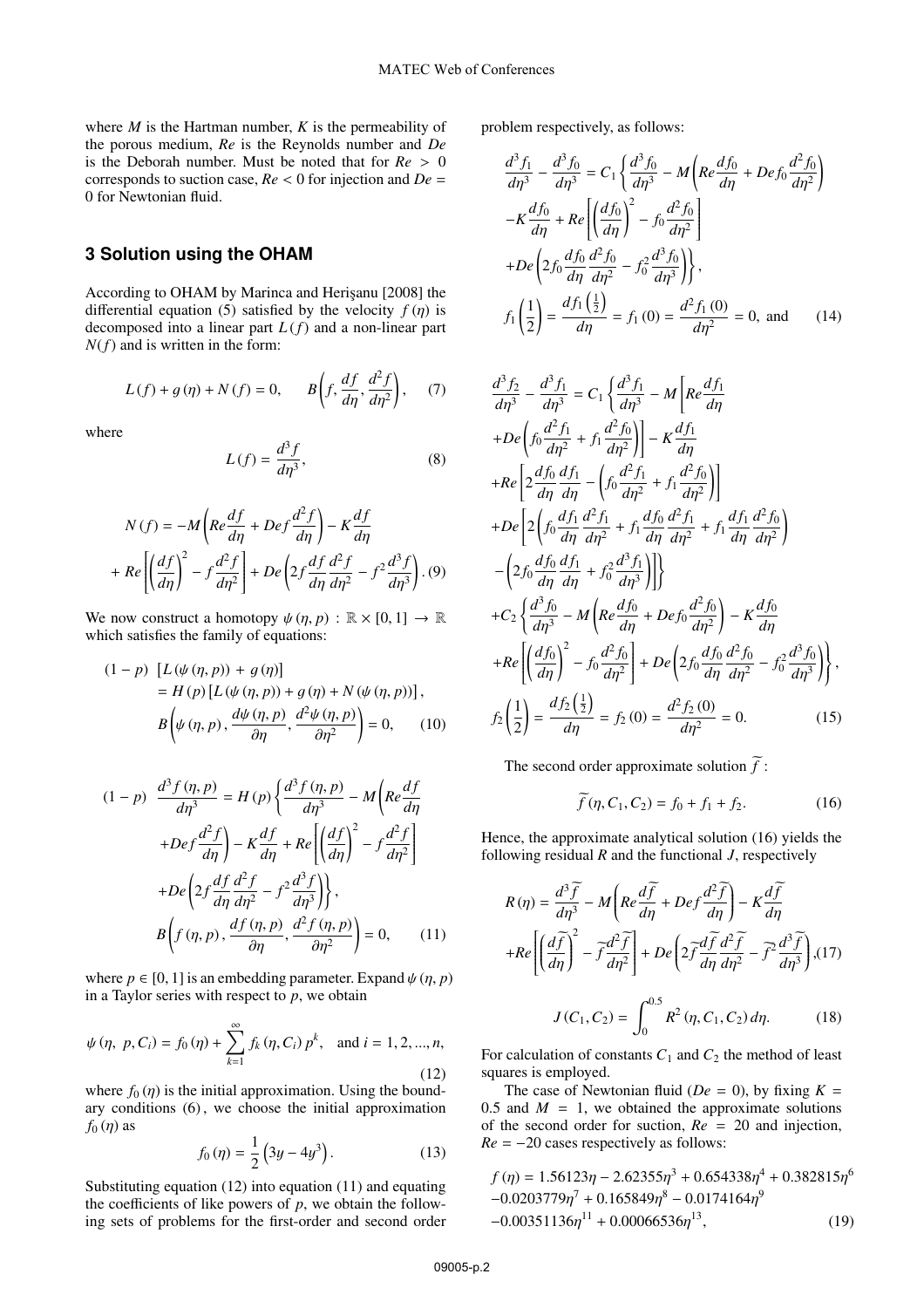$$
f(\eta) = 1.43713\eta - 1.35306\eta^3 - 0.69448\eta^4 - 0.336842\eta^6 -0.0220769\eta^7 - 0.14185\eta^8 - 0.0175108\eta^9 -0.00349076\eta^{11} + 0.00066536\eta^{13}.
$$
 (20)

While for the case of non-Newtonian fluid ( $De = 0.5$ ), by fixing  $K = 0.5$  and  $M = 1$ , we obtained the approximate solutions of the second order for suction, *Re* = 20 and injection, *Re* <sup>=</sup> <sup>−</sup>20 cases respectively as follows:

$$
f(\eta) = 1.58804\eta - 3.01244\eta^{3} + 1.30439\eta^{4}
$$
  
-0.037345 $\eta^{5}$  + 0.062715 $\eta^{6}$  + 0.000884155 $\eta^{7}$   
+0.327464 $\eta^{8}$  - 0.043228 $\eta^{9}$  - 0.0033277 $\eta^{10}$   
+0.0079121 $\eta^{11}$  - 0.00185403 $\eta^{12}$  - 0.0121708 $\eta^{13}$   
+0.000393708 $\eta^{14}$  + 0.000373307 $\eta^{15}$  - 0.000514279 $\eta^{16}$   
+0.0000150178 $\eta^{18}$  - 0.0000430097 $\eta^{20}$ , (21)

$$
f(\eta) = 1.41147\eta - 0.993641\eta^3 - 1.25752\eta^4
$$
  
-0.0393603\eta^5 - 0.0365252\eta^6 + 0.0017511\eta^7  
-0.275855\eta^8 - 0.0403496\eta^9 + 0.00645865\eta^{10}  
+0.00403368\eta^{11} + 0.000642343\eta^{12} - 0.0116429\eta^{13}  
-0.000189756\eta^{14} - 0.000390271\eta^{15} + 0.000376716\eta^{16}  
-0.0000209551\eta^{18} + 0.0000430097\eta^{20}. (22)

#### **4 Solution using the HPM**

According to the homotopy perturbation method by He [2005], the differential equation (5) satisfied by the velocity field  $f(\eta)$  is decomposed into a linear part  $L(f)$  and a non-linear part  $N(f)$  similar to (7)-(9). We construct a homotopy class  $h(\eta, p) : \mathbb{R} \times [0, 1] \to \mathbb{R}$  which satisfies the following equation:

$$
L(h) - L(f_0) + p [L(f_0) + N(h) + g(\eta)] = 0, \qquad (23)
$$

where  $f_0$  is an initial approximation to the solution  $f(\eta)$ . Assuming:

$$
f_0(\eta) = \frac{3\eta}{2} - 2\eta^3. \tag{24}
$$

Taking *p* as small parameter and taking a power series solution of equation (26) in the form:

$$
h(\eta, p) = \sum_{k=0}^{\infty} p^k h_k(\eta), \qquad (25)
$$

where  $h_k$  are unknown function of  $\eta$ . Now setting  $p \to 1$ , equation (28) yield the approximate analytical solution of *f* (η)

$$
f(\eta) = \lim_{p \to 1} h(\eta, p) = \sum_{k=0}^{\infty} h_k(\eta).
$$
 (26)

Substituting equation (28) into equation (26) and the boundary conditions (6) and equate the coefficients of like powers of *p* we obtain the following sets of problems for the first-order and second order problem respectively, as follows:

$$
\frac{d^3h_1}{d\eta^3} + \frac{d^3f_0}{d\eta^3} - M\left(Re\frac{dh_0}{d\eta} + Deh_0\frac{d^2h_0}{d\eta^2}\right) - K\frac{dh_0}{d\eta}
$$
  
+ $Re\left[\left(\frac{dh_0}{d\eta}\right)^2 - h_0\frac{d^2h_0}{d\eta^2}\right]$   
+ $De\left(2h_0\frac{dh_0}{d\eta}\frac{d^2h_0}{d\eta^2} - h_0^2\frac{d^3h_0}{d\eta^3}\right) = 0$ ,  
 $h_1\left(\frac{1}{2}\right) = \frac{dh_1\left(\frac{1}{2}\right)}{d\eta} = h_1(0) = \frac{d^2h_1(0)}{d\eta^2} = 0$ , and (27)  
 $\frac{d^3h_2}{d\eta^3} - M\left[Re\frac{dh_1}{d\eta} + De\left(h_0\frac{d^2h_1}{d\eta^2} + h_1\frac{d^2h_0}{d\eta^2}\right)\right] - K\frac{dh_1}{d\eta}$   
+ $Re\left[2\frac{dh_0}{d\eta}\frac{dh_1}{d\eta} - \left(h_0\frac{d^2h_1}{d\eta^2} + h_1\frac{d^2h_0}{d\eta^2}\right)\right]$   
+ $De\left[2\left(h_0\frac{dh_1}{d\eta}\frac{d^2h_1}{d\eta^2} + h_1\frac{dh_0}{d\eta}\frac{d^2h_1}{d\eta^2} + h_1\frac{dh_1}{d\eta}\frac{d^2h_0}{d\eta^2}\right)$   
- $\left(2h_0\frac{dh_0}{d\eta}\frac{dh_1}{d\eta} + h_0^2\frac{d^3h_1}{d\eta^3}\right)\right] = 0$ ,  
 $h_2\left(\frac{1}{2}\right) = \frac{dh_2\left(\frac{1}{2}\right)}{d\eta} = h_2(0) = \frac{d^2h_2(0)}{d\eta^2} = 0$ . (28)

In view of equation (29), the second order approximate solution is given in the form

$$
f(\eta) = h_0(\eta) + h_1(\eta) + h_2(\eta). \tag{29}
$$

The case of Newtonian fluid ( $De = 0$ ), by fixing  $K =$ 0.5 and  $M = 1$ , we obtained the approximate solutions of the second order for suction, *Re* = 20 and injection,  $Re = -20$  cases respectively as follows:

$$
f(\eta) = 1.44998\eta - 1.50564\eta^3 - 0.501723\eta^4 - 0.244683\eta^6 -0.142783\eta^7 - 0.061756\eta^8 - 0.122032\eta^9 -0.0246032\eta^{11} + 0.004662\eta^{13},
$$
 (30)

$$
f(\eta) = 1.56525\eta - 2.68744\eta^3 + 0.75588\eta^4 + 0.424023\eta^6 -0.154688\eta^7 + 0.229911\eta^8 - 0.122693\eta^9 -0.0244589\eta^{11} + 0.004662\eta^{13}.
$$
 (31)

The case of Newtonian fluid ( $De = 0.5$ ), by fixing  $K =$ 0.5 and  $M = 1$ , we obtained the approximate solutions of the second order for suction, *Re* = 20 and injection,  $Re = -20$  cases respectively as follows:

$$
f(\eta) = 1.42938\eta - 1.25824\eta^3 - 0.765788\eta^4 -0.261667\eta^5 - 0.308506\eta^6 + 0.000695406\eta^7 -0.109331\eta^8 - 0.239972\eta^9 + 0.00497605\eta^{10} +0.00015907\eta^{11} + 0.017362\eta^{12} - 0.0790405\eta^{13} -0.00417921\eta^{14} - 0.00692374\eta^{15} + 0.00741998\eta^{16} -0.000278536\eta^{18} + 0.000797702\eta^{20},
$$
\n(32)

$$
f(\eta) = 1.59395\eta - 3.14132\eta^3 + 1.62956\eta^4
$$
  
\n
$$
-0.275788\eta^5 + 0.0711154\eta^6 + 0.0182914\eta^7 + 0.47375\eta^8
$$
  
\n
$$
-0.352074\eta^9 + 0.0183066\eta^{10}
$$
  
\n
$$
+0.0900576\eta^{11} - 0.0302276\eta^{12} - 0.0888314\eta^{13}
$$
  
\n
$$
+0.00682448\eta^{14} + 0.00723836\eta^{15} - 0.00910533\eta^{16}
$$
  
\n
$$
+0.000388655\eta^{18} - 0.000797702\eta^{20}.
$$
  
\n(33)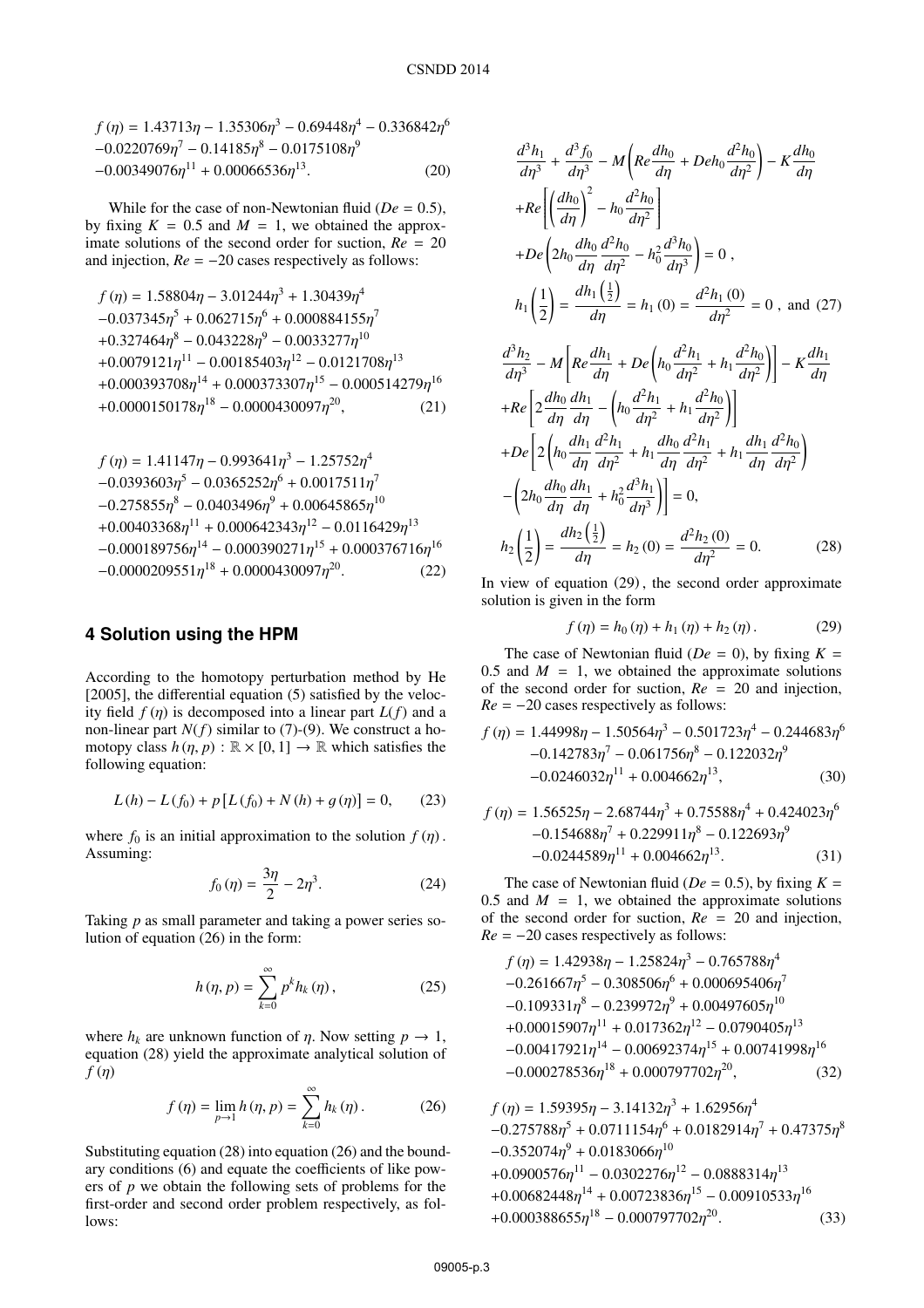

Fig. 1. Effects of Hartman number *M* on *f* in the case of suction  $Re > 0$  (a) and injection  $Re < 0$  (b) using HPM

# **5 Analysis of result**

The results for Newtonian fluid (*De* = 0) are demonstrated in Fig. 1 and 2. Fig. 1 illustrate the influence of Hartman number *M*, on the non-dimensional velocity using HPM for suction case (Fig. 1 (*a*)) and injection (Fig. 1 (*b*)). It is observed that for suction and injection *f* shows reverse opposite behavior when *M* varies. This behavior is within contrast using the available analytical data (Hayat et al. [2011] Fig. 4 and Fig. 5). The influence of Hartman number *M*, on the non-dimensional velocity using OHAM for suction case (Fig. 2  $(a)$ ) and injection (Fig. 2  $(b)$ ). is shown in Fig. 2. It is observed that for suction and injection *f* shows good agreement using the available analytical data (Hayat et al. [2011]. As *M* increases the velocity decreases in the boundary layer region for injection case (Fig. 2 (*b*)). This is physically true because the application of magnetic field to an electrically conducting fluid gives rise to resistive force which is known as Lorentz force. When suction is present in (Fig. 2 (*a*)), we should expect the reverse effect since the momentum transmitted to the fluid by the wall is sucked away. While, the results for non-Newtonian fluid ( $De \neq 0$ ) are demonstrated in Fig. 3 and 4. Fig. 3 illustrate the variation of Hartman number *H* on the non-dimensional velocity *f* using HPM with suction case (Fig. 3 (*a*)) and injection (Fig. 3 (*b*)). The result show similar behaviour as that for Newtonian fluid (Fig. 1) and also the results are contrast with the available analytical data (Hayat et al. [2011] Fig. 16 and Fig. 22). Fig. 4 shows the variation of Hartman number *H* on the non-dimensional velocity *f* using OHAM with suction case (Fig. 4 (*a*)) and injection (Fig. 4 (*b*)). The result show similar behaviour as that for Newtonian fluid (Fig. 2) and also the results are in good agrement with the available analytical data (Hayat et al. [2011]).

#### **6 Conclusion remark**

Approximate analytical solutions for velocity upper-convected Maxwell fluid in a porous channel with wall transpiration



(b)

Fig. 2. Effects of Hartman number *M* on *f* in the case of suction  $Re > 0$  (a) and injection  $Re < 0$  (b) using OHAM



Fig. 3. Effects of Hartman number *M* on *f* in the case of suction  $Re > 0$  (a) and injection  $Re < 0$  (b) using HPM

have been discovered. The governing nonlinear differential equations are solved using both the Homotopy perturbation (HPM) method and Optimal homotopy asymptotic method (OHAM) and the results are validated by comparing the present paper with the results of the related published articles. The process using OHAM is found explicit, effective and it has a definite edge on homotopy perturbation method for the reason that the approximate solution acquired could be modified good convergence and low error. The results obtained using HPM for injection case fails to be in accor-